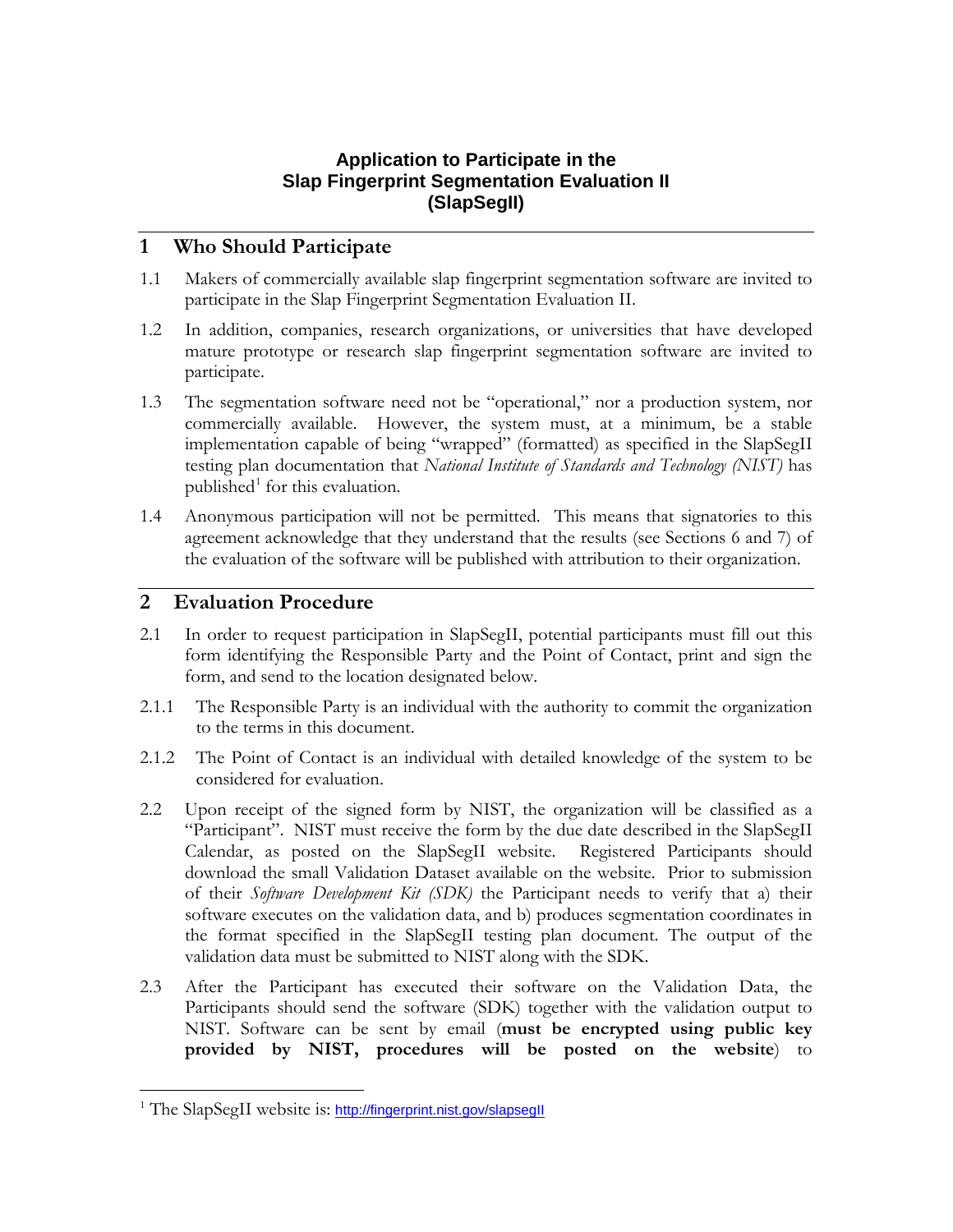$\frac{\text{slapse}(Q \text{mist.gov})}{\text{vol}}$  or on CDROM (recommend using encryption for software on CDROM) to:

> Slap Fingerprint Segmentation Evaluation II (SlapSegII) Liaison National Institute of Standards and Technology Information Access Division (894) 100 Bureau Drive, Stop 8940 Gaithersburg, MD 20899-8940

- 2.4 Software submitted must be compliant with the SlapSegII testing plan documentation, as posted on the SlapSegII website at http://fingerprint.nist.gov/SlapSegII
- 2.5 Upon receipt of the SDK and validation output, NIST will attempt to reproduce the output by executing the SDK on the validation data, using a NIST computer. In the event of disagreement in the output, or other difficulties, the Participant will be notified.
- 2.6 In the event software is found to be non-functional or non-compliant with the SlapSegII Documentation (section 4), or where the Validation Dataset results cannot be replicated by NIST, Participants will be notified with a detailed description of the problem(s) and given a reasonable opportunity to resubmit (as time allows) according to the discretion of the SlapSegII Liaison.

## **3 Points of Contact**

- 3.1 The SlapSegII Liaison is the government point of contact for SlapSegII.
- 3.2 All correspondence should be directed to [slapseg@nist.gov](mailto:slapseg@nist.gov), which will be received by the SlapSegII Liaison and other SlapSegII personnel.
- 3.3 These correspondences may be posted on the *FAQ (Frequently Asked Questions)* area of the SlapSegII website at the discretion of the SlapSegII Liaison. The identity of those persons or organizations whose correspondences lead to FAQ postings will not be made public in the FAQ.

#### **4 Access to SlapSegII Validation Data**

- 4.1 The SlapSegII Validation Data is supplied to Participants to assist in preparing for SlapSegII.
- 4.2 The fingerprints in the SlapSegII Validation Data are representative of the SlapSegII Test Data **only** in format. Image quality, collection device and other characteristics may vary between the Validation and Test Datasets.

# **5 Access to SlapSegII Test Data**

- 5.1 The SlapSegII Test Datasets are protected under the Privacy Act (5 U.S.C. 552a), and will be treated as **Sensitive but Unclassified** and/or **Law Enforcement Sensitive.**
- 5.2 SlapSegII Participants will have no access to SlapSegII Test Data, either before, during or after the test.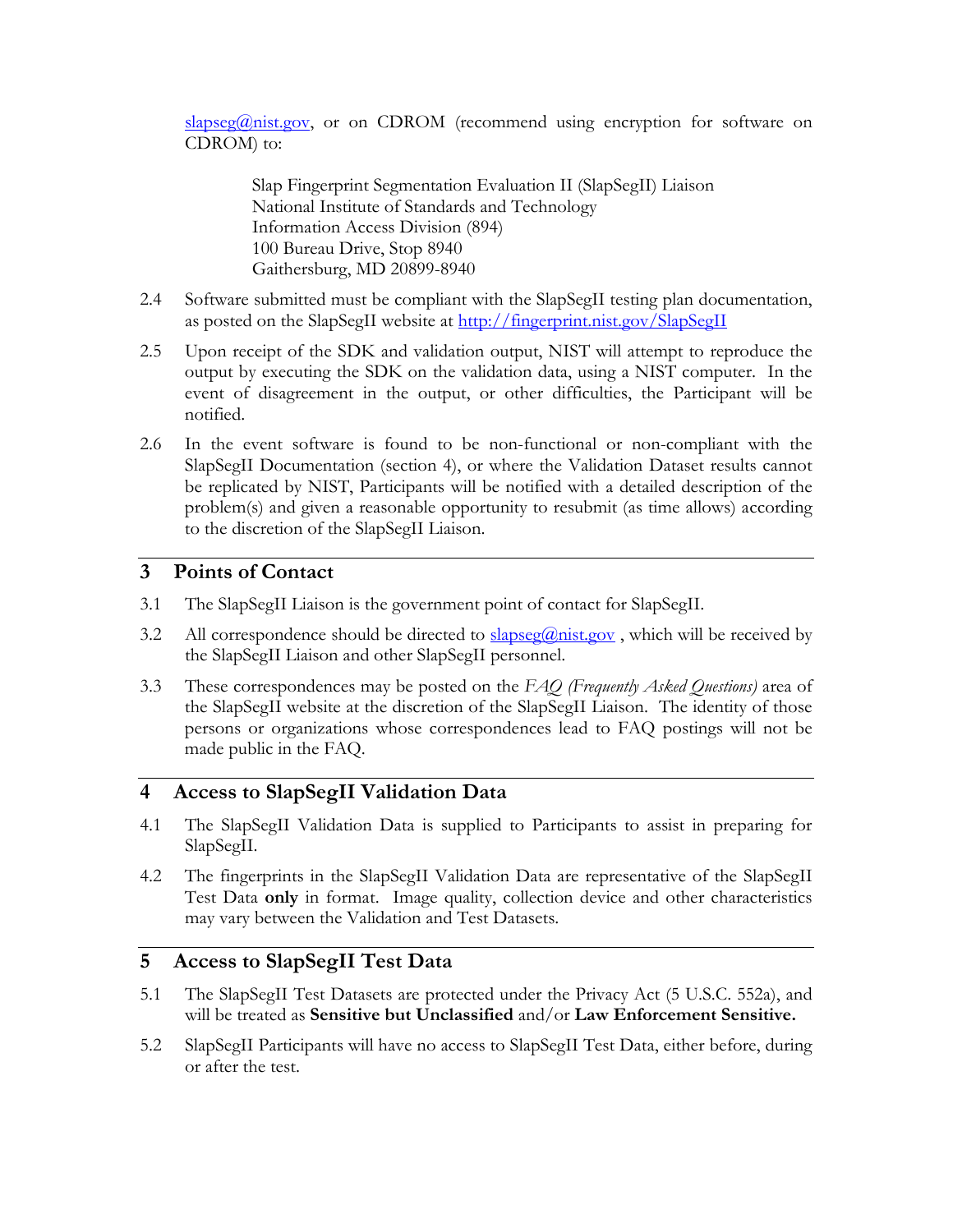# **6 Release of Evaluation Results**

- 6.1 After the completion of the evaluations, the Government will combine all results into a Final Report. The Slap Fingerprint Segmentation Evaluation II Final Report will contain, at a minimum, descriptive information concerning SlapSegII, descriptions of each experiment, and evaluation results.
- 6.2 Participants will be notified of the public release of the SlapSegII Final Report.
- 6.3 After the release of the SlapSegII Final Report, Participants may decide to use results of these evaluations for their own purposes. Such results shall be accompanied by the following phrase: "Results shown from the Slap Fingerprint Segmentation Evaluation II do not constitute endorsement of any particular system by the Government." Such results shall also be accompanied by the Internet address (URL) of the SlapSegII Final Report on the SlapSegII website.

# **7 Additional Information**

- 7.1 Any data obtained during the SlapSegII evaluations, as well as any documentation required by the Government from the participants, becomes the property of the Government. Participants will not possess a proprietary interest in the data and/or submitted documentation.
- 7.2 With the signing of this form, Participants attest that they will not file any SlapSegIIrelated claim against SlapSegII sponsors, supporters, staff, contractors, or agency of the U.S. Government, or otherwise seek compensation for any equipment, materials, supplies, information, travel, labor and/or other participant provided services.
- 7.3 The Government is not bound or obligated to follow any recommendations that may be submitted by the Participant. The United States Government, or any individual agency, is not bound, nor is it obligated, in any way to give any special consideration to SlapSegII Participants on future contracts.
- 7.4 With the signing of this form, Participants realize that any test details and/or modifications that are provided in the SlapSegII website supersede the information on this form.
- 7.5 With the signing of this form, Participants realize that they can withdraw from the SlapSegII evaluations at any time **before** the software to be evaluated is received by NIST, without their participation and withdrawal being documented in the SlapSegII Evaluation Report.
- 7.6 Please send the completed and signed form to: Via Mail:

Slap Segmentation Evaluation II Liaison National Institute of Standards and Technology Information Access Division (894) 100 Bureau Drive, Stop 8940 Gaithersburg, MD 20899-8940 Via Facsimile: (301) 975-5287